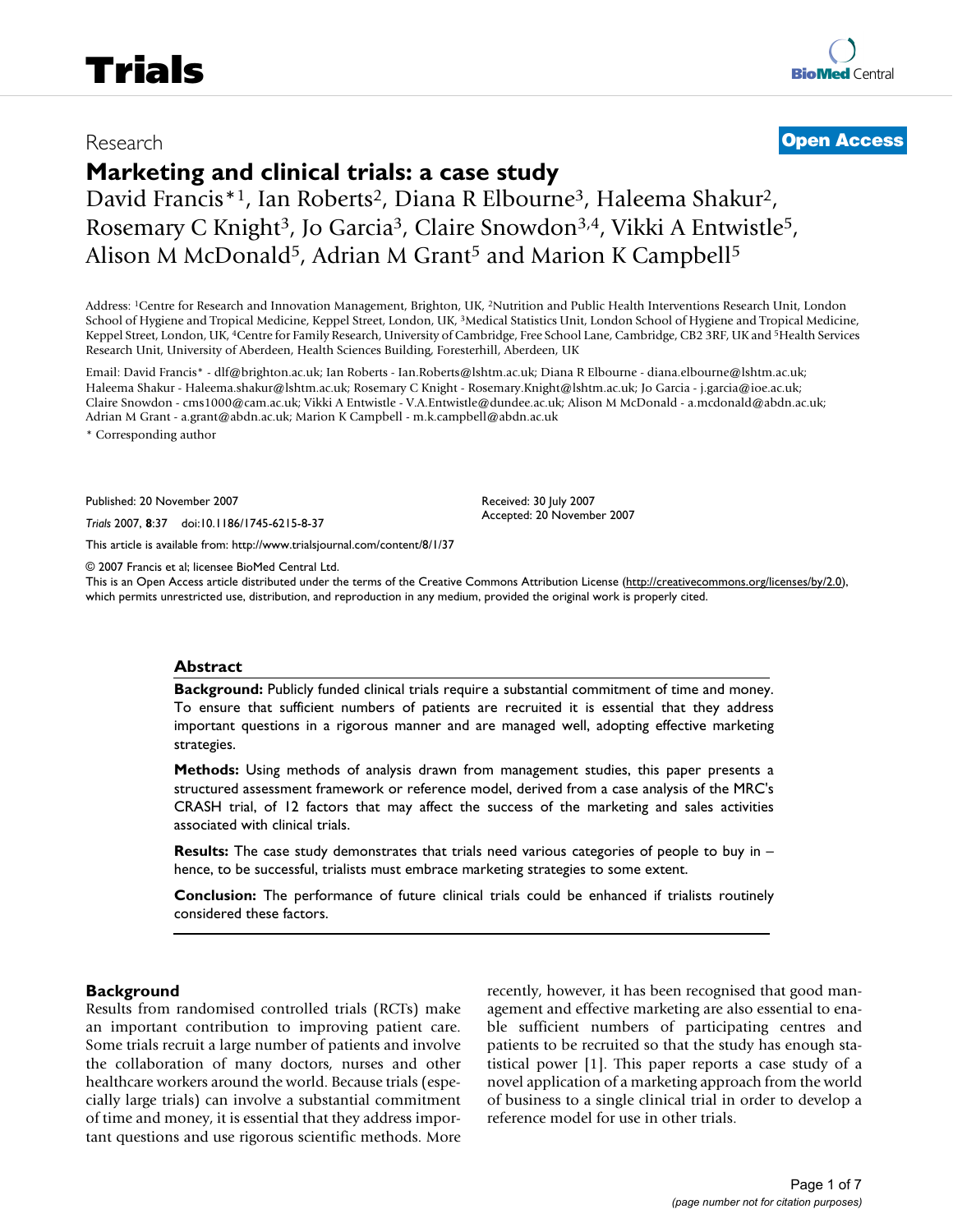#### *Orientating concepts*

Businesses strive to find customers and encourage them to buy what is on offer. Clinical trials strive to find doctors and patients and encourage them to sign up. Thus they face similar challenges and may need to adopt similar approaches to achieve their goals.

Clinical trials progress through distinctive stages, including study design, obtaining funding, finding participants, collecting and processing data, interpreting the results, and reporting. In some stages of a trial the key requirement is to do good science. However, in others the challenge is quite different – the key requirement is to install and operate a range of effective management techniques, similar to those required for marketing a product. Indeed, an experienced trialist observed that a trial is one fifth structure (science) and four-fifths process (i.e. management).

Marketing – the process of finding, winning over and retaining customers – is an important topic in management studies. Marketing has distinctive frameworks, methods and techniques – generally drawn from sociology and social psychology. Marketing became better understood in the 1960s [2] and now the discipline is ubiquitous within larger companies and many not-forprofit organisations. A definition of marketing by McDonald and Wilson [3] describes it as "a process for defining markets, quantifying the needs of the customer groups (segments) within these markets, determining the value propositions to meet these needs, communicating these value propositions to all those people in the organisation responsible for delivering them and getting their buy-in to their role, playing an appropriate part in delivering these value propositions to the chosen market segments (and) monitoring the value actually delivered" (pp11). (A value proposition can be defined as a clear statement of the tangible results a customer gets from using the products or services).

The marketing dimension is included only tangentially in the literature on clinical trials [1]. For example, trials are generally stated to need recruitment strategies, use of media and data tracking systems. However, the notion of a developing and working to achieve a formal *marketing plan* that covers all of the areas in the McDonald and Wilson definition is generally absent from descriptions of trial management.

This is not to suggest that trial managers consider the topic of marketing their trials to potential recruits lightly. Indeed, it is a dominant concern for many trialists. For example, the Diabetic Retinopathy Awareness Program study [4] undertook many initiatives to recruit volunteers and concluded, "these experiences substantiate the need for a comprehensive coordinated approach, using planned sources, to achieve recruitment success" (pp432). Farrell [5] has argued persuasively that it is lack of solutions to managerial issues that reduce the effectiveness of trials, and Rowe [6] suggested that, "to get patients into trials more efficiently pharma companies must begin to think like marketers".

It can be argued that marketing is *especially* important in clinical trials. Participation in a trial is a *formal* voluntary act, in that participants need to abide by a set of rules. Accordingly, not only is it necessary for people to volunteer, they also need to sign-up to behave in accordance with a set procedure [7]. In short, participants in a trial (be they clinicians or patients or their families) need to make a commitment, and undertake additional work, often without direct financial benefit to themselves.

From a marketing perspective, conducting a successful trial can be seen as a process with five main stages (Figure 1). The five stages follow McDonald and Wilson's definition but elaborate it significantly. The purposes and content of each stage is amplified in Table 1.

Clinical trials require strategy, management, marketing and sales. Undoubtedly they undertake the activities listed in the table 1 in some way. However, what happens if those who define the strategy of a trial, establish its management processes, devise its marketing plan and attempt to sell the benefits of participation try to improve their practice by explicitly engaging with the discipline of man-



Five stages in marketing a trial.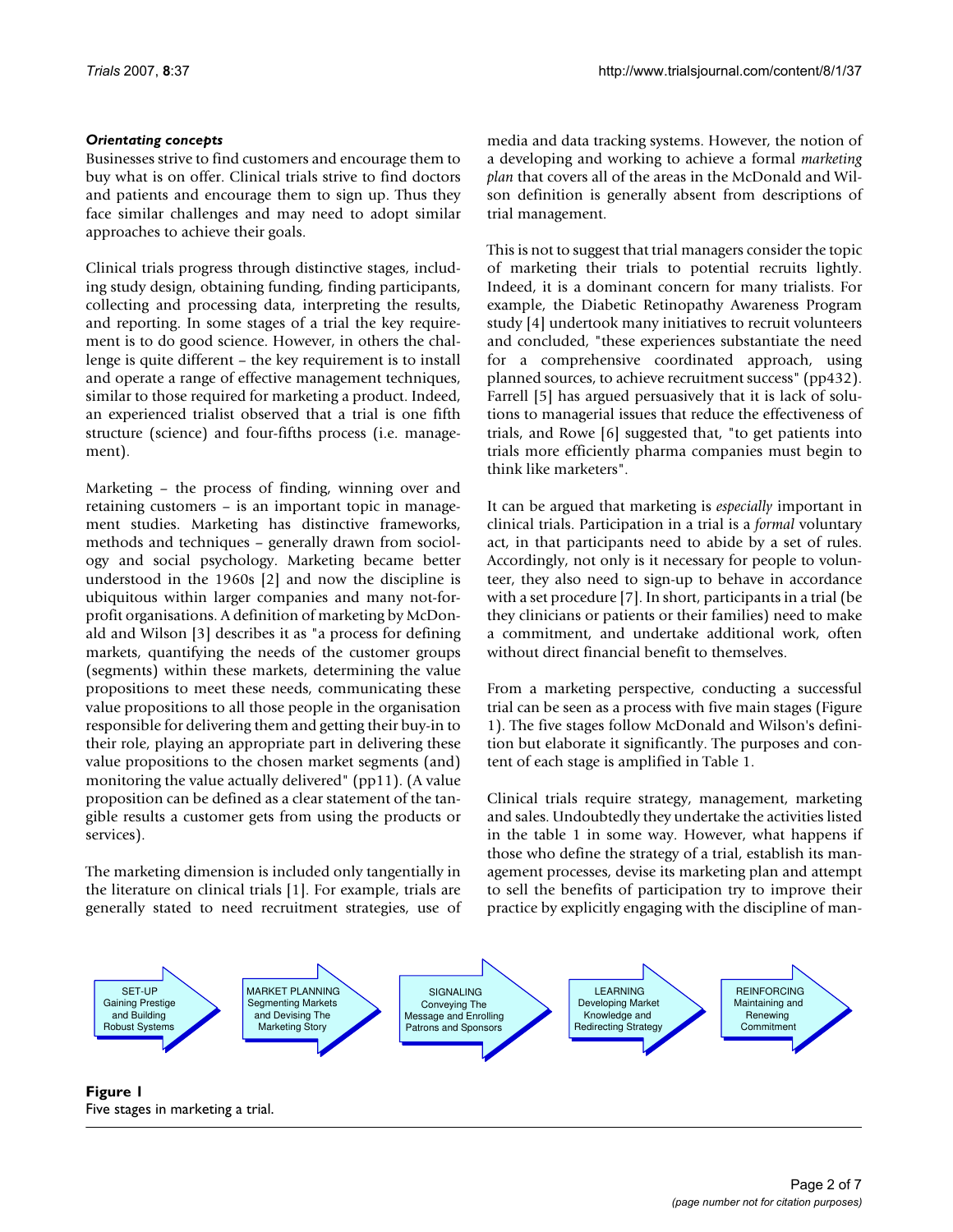| Stage           | <b>Marketing Purposes</b>                                                                                                                                                                                                                                                                                                                                                                                                                                   |
|-----------------|-------------------------------------------------------------------------------------------------------------------------------------------------------------------------------------------------------------------------------------------------------------------------------------------------------------------------------------------------------------------------------------------------------------------------------------------------------------|
| Set-Up          | 1. To gain the buy-in of the necessary authorities and stakeholders.<br>2. To gain the buy-in of opinion leaders whose explicit approval provides legitimacy and prestige for the trial.<br>3. To construct a marketing function within the trial and devise robust systems for ensuring that the marketing (and later<br>sales) activities are undertaken efficiently, effectively and in accordance with the values and goals of the trial.               |
| Market Planning | I. To identify and describe the distinctive features of the 'segments' of the 'market' to be targeted.<br>2. To discover what people in each of the selected market segments value (i.e. what would encourage them to 'sign-up').<br>3. To develop a 'value proposition' (or more than one if required) that can be tested with each of the targeted segments.<br>4. To enrol the whole trial organisation in working within the trial's 'marketing brief'. |
| Signalling      | I. To convey, fully and persuasively, the 'value proposition' to sufficient numbers of people in the target market.<br>2. To convey, fully and persuasively, the 'value proposition' to intermediaries (e.g. doctors or nurses), influencing bodies (e.g.<br>ethics committees) and other agents that can either help or hinder the conduct of the trial.                                                                                                   |
| Learning        | 1. To learn, through doing, about 'the market'.<br>2. To utilise ongoing learning to develop more effective policies and practices.<br>3. To evaluate, and redirect the strategy of a trial as learning is acquired.                                                                                                                                                                                                                                        |
| Reinforcing     | I. To maintain momentum by renewing or upgrading 'the offer' made to participants.<br>2. To sustain commitment of interested parties and other agencies whose support will be needed.                                                                                                                                                                                                                                                                       |

#### **Table 1: Activities within the five stages in marketing a trial**

agement? The study described below provides some preliminary answers to this question.

#### **Methods**

This study is a component of a three-part project – STEPS (Strategies for Trials Enrolment and Participation) [8]. The first part included a quantitative analysis of the association between different patterns of recruitment in trials and factors thought likely to influence this pattern, based on an examination of Medical Research Council (MRC) and Health Technology Assessment (HTA) records [9]. This showed recruitment often fails to meet targets. The second part explored these issues further using qualitative analysis of transcripts from semi-structured interviews with key players in four trials considered by MRC/HTA as exemplars [10], with a particular focus on the complexity of financial negotiations. Here we report the third part based on an in-depth investigation of a single trial from a business perspective to assess its marketing strategy, in order to develop a reference model to aid future trials.

The Corticosteroid Randomisation after Significant Head injury (CRASH) trial [11] was a large scale RCT of the effect of corticosteroids compared to placebo in improving important health outcomes [12]. The trial aimed to recruit 20,000 head injured patients from hospitals worldwide. As the trial participants were unconscious the marketing strategy needed to focus on staff at participating hospitals (and not on the patients).

CRASH had a marketing challenge since it needed to engage the interest and collaboration of hundreds of people internationally, including members of ethics committees, surgeons, doctors, nurses and administrators. During the recruitment phase, one of us (DLF), a marketing and strategy specialist from the academic business sector, was invited to examine the trial as if it were a business, to comment on its marketing strategy and to help the trial team to understand and put in place a marketing plan over a two-year period. He was given access to all trial documents (apart from confidential investigators' personal details and patient data). He visited three participating hospitals in England, observed training sessions and interviewed or facilitated group discussions with doctors, nurses and ancillary staff. He also conducted 11 interviews, and held numerous meetings with members of the trial management team.

The methodological approach used techniques drawn from adaptive theory [13], case analysis [14] and action research [13]. The researcher's interview notes were analysed using a grounded theory framework [15] and the emerging model was compared with data from studies in commercial enterprises. The N-Vivo qualitative analysis software program was used to structure data initially but manual analytic methods were used later as often the purpose was to highlight what participating agents were *not* saying – rather than what they were saying. A professor of management (independent of the study team) checked the interpretative framework against the raw data. Emerging results were presented to a peer group (the STEPS research team) and to the team members of the CRASH trial. A one-day marketing workshop using an action research approach was held with the trial team to provide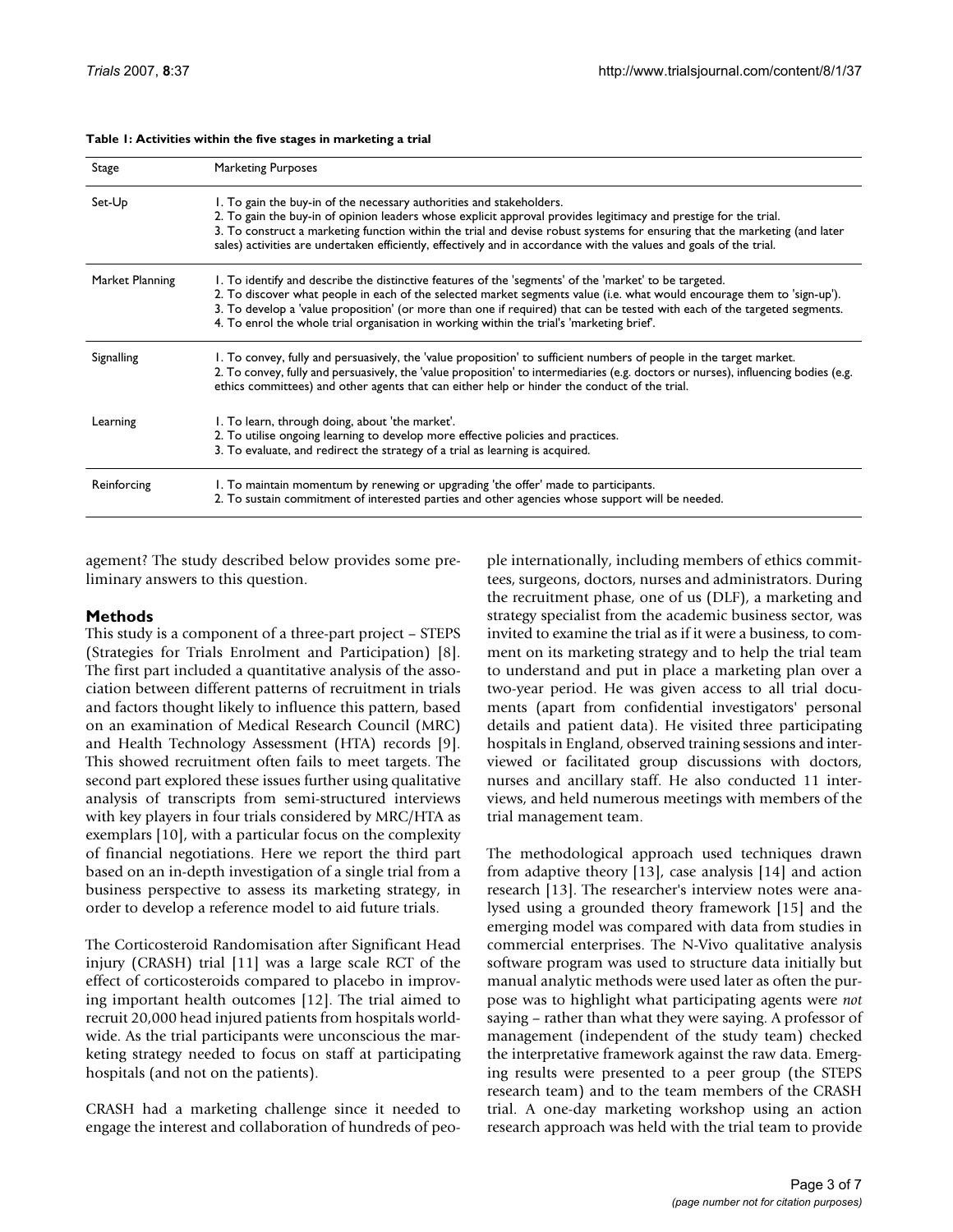insights into the extent to which concepts and practices from the business world [15] might have relevance to management of clinical trials. Early in 2004 an additional five-hour workshop was held with representatives from three trials (one of which was the CRASH trial) to gain further insight into the practical implications of the findings, providing a further opportunity to validate the researcher's theory building process.

As the approach reported in this paper was part of a strategy to try to improve recruitment into the CRASH trial, the STEPS investigators decided that separate ethics committee approval would not be required for this process as the CRASH trial had already received approval from the North London MREC.

### **Results**

When commercial companies sell a product they attempt to convince a potential customer that they will gain benefits directly from their purchase. In the CRASH the trial managers were seeking to gain a commitment to engage from clinical professionals who would make no material gain for themselves. Accordingly, the CRASH trial was selling an opportunity for clinical professionals to participate in improving future clinical practice – an activity that can be seen as being akin to a charitable endeavour [7]. A challenge for the CRASH trial was to promote the idea that if a clinician signed up to the trial then medicine itself would progress and the clinician would be fulfilling a professional obligation.

A previously unexplored dimension of the marketing challenge was found to be the difficulty of gaining an evidence-based understanding the reasons why participants (in this case hospitals) signed up and what motivated them to fulfil a commitment that had no sanctions for non-performance. An analysis of feedback from participating hospitals concluded that they opted in for a variety of reasons, including the perceived merits of the study, the stature of the sponsors and advocates, the status provided to participants through participation and the affordability of participation (i.e how much time and effort would be required).

A tentative reference model was developed from the research date that facilitated an ongoing assessment of the sales and marketing capability of the trial.

#### *The reference model*

The reference model defines the capabilities required for successful marketing and selling of a medical trial that offered a holistic ideal type that the trial could use to define excellence [17]. It has four domains and 12 components and is illustrated as a wheel diagram (Figure 2). The twelve components are described below.



#### *Ia) Developing brand values*

Brand values define what a brand is and what it is not – i.e. its personality. A clinical trial can be seen as a brand. Without explicit brand values it is impossible to communicate a coherent and persuasive perception of a trial's promise – i.e. what the trial intends to deliver to medicine, doctors, patients etc.

#### *Ib) Gaining legitimacy and prestige*

Trials need legitimacy – they need to be positively tagged by association with prestigious individuals and institutions (so a hospital doctor may say, "I know that this is an important trial because Professor X, who I know and respect, is supporting it). Legitimacy and prestige provide persuasive credibility key to gaining access to decisionmakers who decide whether a trial should be supported and maintain engagement.

#### *Ic) Signalling worthiness*

It is vital to signal to likely participants that, "this trial will create greater value than the costs (time, effort or money) involved". Buy-in is more likely to occur when participants realise, and identify with, the potential benefits that will be delivered by the success of the trial. Methods for doing this include presentations at conferences, journal publications, advertising, public relations and training materials.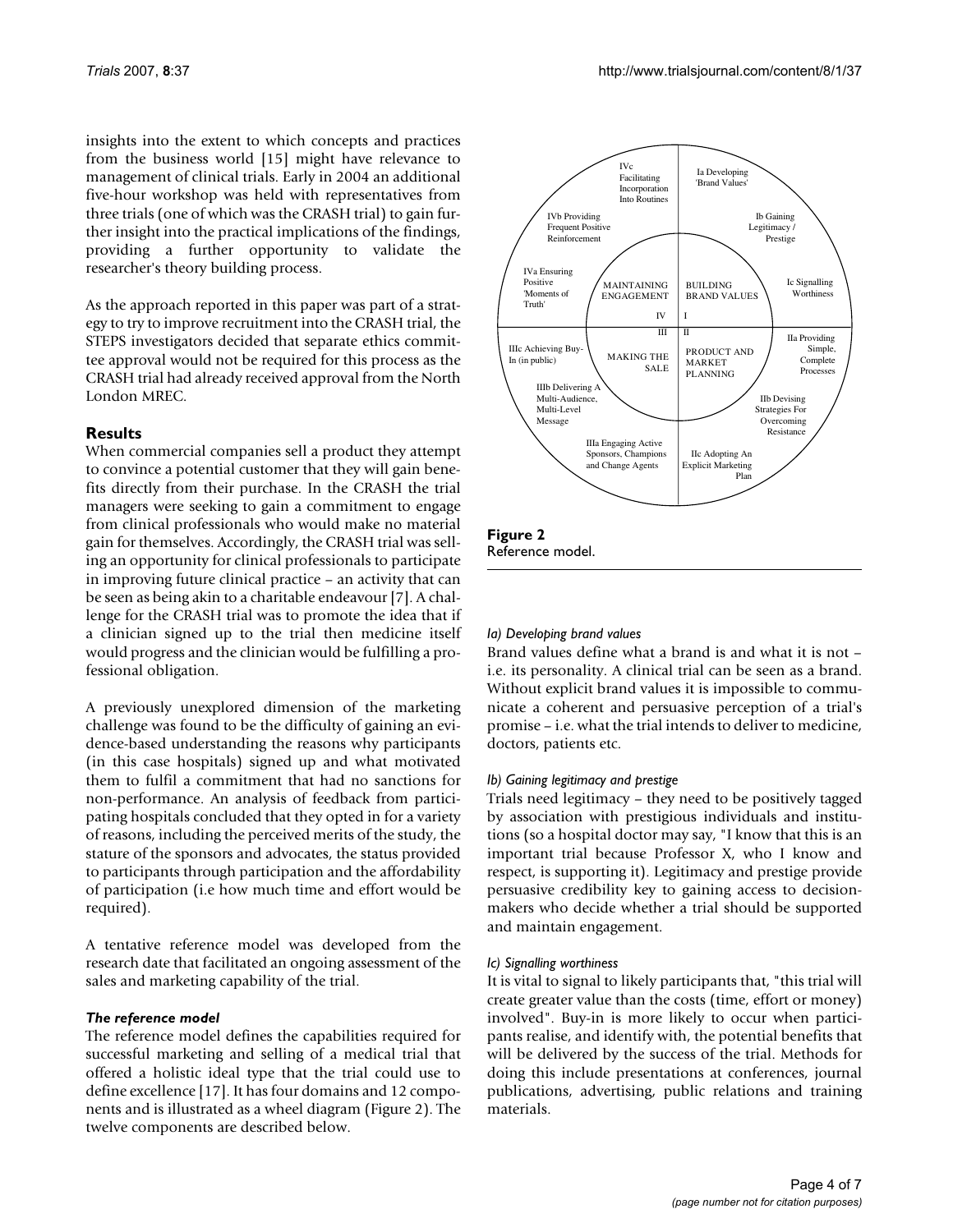#### *IIa) Providing simple, complete processes*

Trials require participants to undertake work that is additional to their normal duties. Providing simple, complete processes reduces the costs of participation and increases the chances that involvement will be affordable.

#### *IIb) Devising strategies for overcoming resistance*

Potential participants frequently raise objections. Trials should have standard and persuasive answers to these. Having a persuasive answer for each objection increases the probability of making a sale.

#### *IIc) Adopting an explicit marketing plan*

The marketing of a trial is too important and too complicated to be done informally. A formal marketing plan is required that should include a definition of target market segments (groups that need to buy in to the trial) and the trial's unique selling points (USPs). It is to be expected that the marketing plan will need to be revised frequently – probably every quarter. It can be useful to have separate plans for dealing with (1) *The Uninformed* (Inform and persuade with targeted stories), (2) *The Unconvinced* (Address concerns point-by-point – "get to yes"), (3) *The Laggards* (Enrol, cajole, facilitate and target), (4) *The Steady Performers* (Reward, renew, upgrade and recognise) and (5) *The Stars* (Honour, learn from, and nourish).

#### *IIIa) Engaging active sponsors, champions and change agents*

Selling a trial to prospective participants requires persuasion. This requires enrolling sponsors (public advocates), champions (activists) and change agents (facilitators). Trial managers need a network of supporters to spread the message. Persuasion is more likely to occur if the advocate is respected and known personally to the prospective participant.

#### *IIIb) Delivering a multi-audience, multi-level message*

Trials need to convey sales messages through publicity, presentations, training materials, etc. These should be tuned to the distinctive needs of target groups – for example, surgeons are likely to be persuaded by different messages than administrators or nursing staff. Speaking in the language of the person being targeted and addressing their particular pattern of motivation is more likely to succeed than a one size fits all approach.

#### *IIIc) Achieving buy-in (in public)*

Public buy-in requires that intended participants announce their commitment to join the trial in a setting where others hear them. This is important because when someone states, in public, that they are willing to undertake an action, then they are more likely to abide by their commitment than if they take a silent decision – that can be forgotten easily.

#### *IVa) Ensuring positive moments of truth*

People evaluate organisations (including trial management teams) on the basis of their experiences at moments of truth. For example, if a doctor has a technical question about entering a patient into a trial she will gain a strong impression of the trial management team's competence by the way that the query is handled. If trialists behave well in a moment of truth then loyalty grows; if not, loyalty diminishes.

#### *IVb) Providing frequent positive reinforcement*

Positive reinforcement for existing participants should be an important part of a trial's participant retention strategy. It is more expensive to recruit new participants than to retain existing participants.

#### *IVc) Facilitating incorporation into routines*

Activities that become embedded as routines are more likely to be done than one-offs. Trial procedures should be incorporated into the routines of units undertaking the work.

### **Discussion**

We found that the CRASH trial faced challenges in marketing and selling that were mission critical – i.e. if goals were not achieved then the trial would fail. Farrell, amongst others, has been arguing for a greater recognition of the role of management in the conduct of clinical trials [5]. The key strength of the study reported here is that, for the first time in academic literature, it offers a reference model that provides a conceptual framework that can support and guide trial managers in assessing their marketing strengths and weaknesses [18]

The reference model described above should be seen as a tentative framework rather than a definitive template. It was developed from a theory-building process from a single trial and is best considered as a set of provocative hypotheses – later they may be developed as provisional audit tools. It may be that the reference model could be used as a diagnostic tool to identify if, and at what points, a trial is failing so that remedial interventions could be undertaken. An audit of the CRASH trial enabled components that were considered to be weaker than others to be identified and initiatives undertaken to improve in these areas. Further research is needed in other trials to explore whether the model is complete and correct and whether useful audit tools can be developed.

Clinical trials are not only research activities- they are also time-bound businesses that have two interdependent sets of processes – one clinical and the other managerial. In the main, since trials are seen as clinical endeavours, they are dominated by clinical issues and led by people with clinical skills. This is essential for certain policies and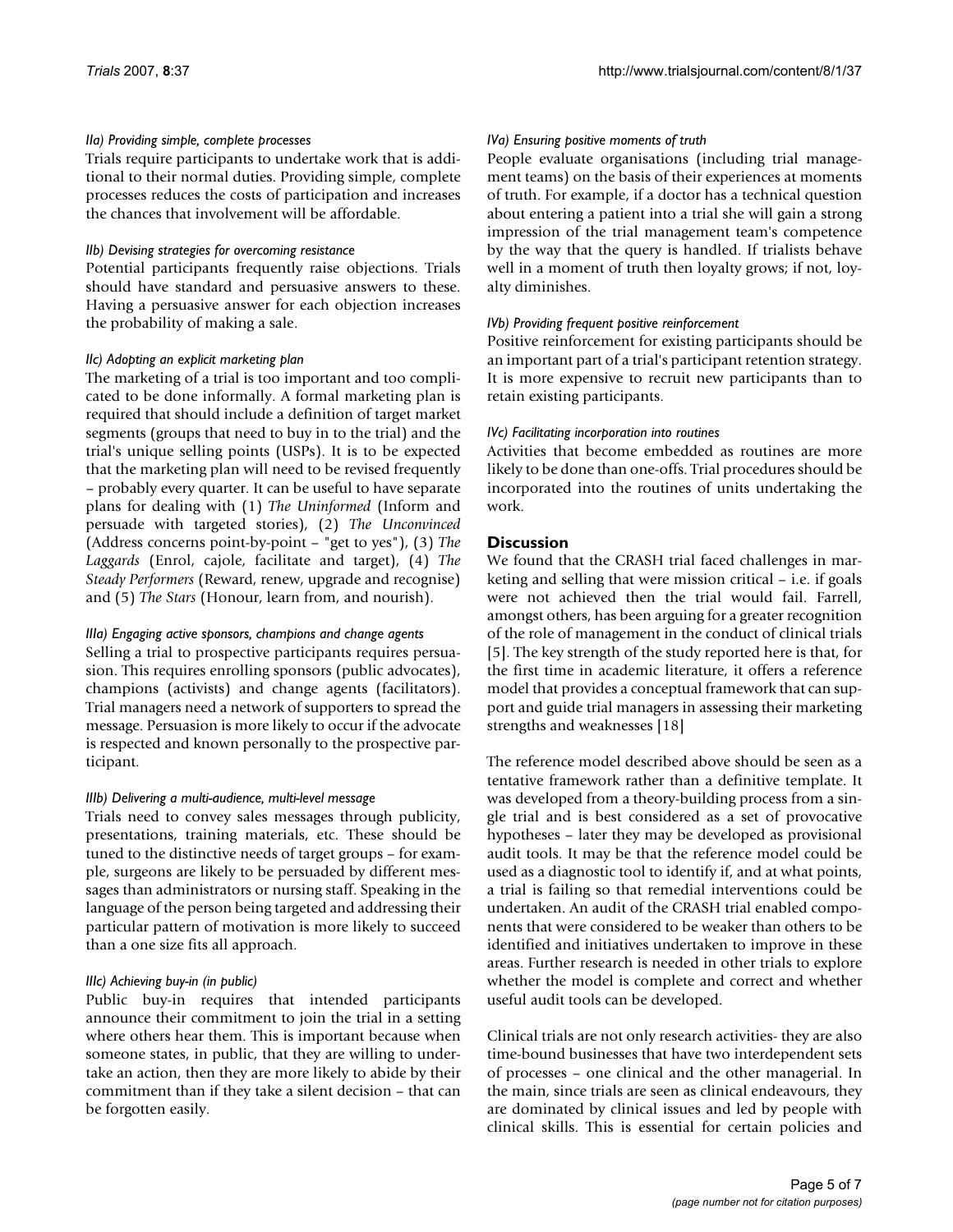practices but this cultural bias can result in the managerial aspects of trials being, relatively, neglected. If this is true, even if only in part, it means that the radical improvement of clinical trials could require different ways of defining the challenges of running successful trials – in particular, to ensure that they are seen as management challenges that can benefit from the informed use of selected management processes and techniques.

These considerations suggest that looking within past trials for the answers to the problem of under-performing trials is necessary but will not be sufficient. In order to improve trials it will be necessary to look outside the world of clinical practice, into the worlds of business strategy, management, marketing and sales to gain a fuller understanding of what can be done to upgrade performance of clinical trials. This insight is not new. Donovan, Mills et al [19] state that the, "methodological literature (on trials) is almost exclusively statistical and epidemiological, and very little of it is concerned with the conduct or the particular demands that trials put on trialists and participants" (pp766).

#### **Conclusion**

This study could begin to change the ways that trial managers undertake their work. Also, it provides a different way to think about the skill sets and competencies needed by those who manage clinical trials. In essence, the message of this study is simple – even simplistic. It is that trials are both complex projects and businesses (they need to find customers). The key implication for clinicians is that insufficient attention to management issues and marketing or sales activities will degrade the performance of the trial.

There are significant implications for policy makers and funding bodies as well. If the tentative conclusions of this study are correct, then the funders will need to examine more than the scientific case before sponsoring a trial. They will need to see a marketing and sales plan, and be assured that all of the required elements of the business system will be developed. Since a successful trial requires both good science and good management, both need to be given their due weight.

But there are differences. Business is about profit. Medicine is driven by human values. It would be wrong to infer that publicly funded trials need to be more like businesses – rather, we suggest, that trials may benefit from using business concepts and business techniques.

This cross-disciplinary study was based on the premise that something new would be gained if a researcher from the world of business and management studied a clinical trial from his disciplinary perspective and worked with trialists to devise a useful framework. Since innovation is frequently facilitated by a clash of disciplines, it may be some of the insights needed to improve trial recruitment will come from fields other than medicine.

#### **Competing interests**

The author(s) declare that they have no competing interests.

#### **Authors' contributions**

The idea for STEPS was jointly conceived by the Principal Investigator, MKC, with AMG, VAE, DE, JG, CS, IR, DF, AMM and RCK. DF and IR proposed the case study. All authors contributed to the study design. DF, IR, DE and HS wrote the first draft of the manuscript, and all the authors read and approved the final manuscript. MKC is guarantor for STEPS, and DF is the guarantor for the case study

#### **Acknowledgements**

We would like to thank the National Co-ordinating Centre for Research Methodology for commissioning this research; the MRC and the DH for providing funding; and the CRASH trial team. The Health Services Research Unit is funded by the Chief Scientist Office of the Scottish Executive Health Department. The views expressed are not necessarily those of the funders and the funders had no involvement in the study.

#### **References**

- Lovato LC, Hill K, Hertert S, Hunninghake DB, Probstfield |L: **[Recruitment for Controlled Clinical Trials: Literature Sum](http://www.ncbi.nlm.nih.gov/entrez/query.fcgi?cmd=Retrieve&db=PubMed&dopt=Abstract&list_uids=9257072)[mary and Annotated Bibliography.](http://www.ncbi.nlm.nih.gov/entrez/query.fcgi?cmd=Retrieve&db=PubMed&dopt=Abstract&list_uids=9257072)** *Controlled Clinical Trials* 1997, **18:**328-357.
- 2. Levitt T: **Marketing Myopia.** *HBR* 1960:45-56.
- 3. McDonald M, Wilson H: **The New Marketing: Transforming the Corporate Future.** Oxford , Butterworth-Heinemann; 2002.
- 4. Schoenfeld ER, Greene JM, Wu SY, O'Leary E, Forte F, Leske C: **[Recruiting Participants for Community-Based Research:](http://www.ncbi.nlm.nih.gov/entrez/query.fcgi?cmd=Retrieve&db=PubMed&dopt=Abstract&list_uids=11023622) [The Diabetic Retinopathy Awareness Program.](http://www.ncbi.nlm.nih.gov/entrez/query.fcgi?cmd=Retrieve&db=PubMed&dopt=Abstract&list_uids=11023622)** *AEP* 2000, **10(7):**432-440.
- 5. Farrell B: **[Efficient management of randomised controlled tri](http://www.ncbi.nlm.nih.gov/entrez/query.fcgi?cmd=Retrieve&db=PubMed&dopt=Abstract&list_uids=9794870)[als: nature or nurture.](http://www.ncbi.nlm.nih.gov/entrez/query.fcgi?cmd=Retrieve&db=PubMed&dopt=Abstract&list_uids=9794870)** *BMJ* 1998, **317:**1236-1239.
- 6. Rowe JC, Elling ME, Hazlewood JG, Zakhary R: **A Cure for Clinical Trials.** *McKinsey Quarterly* 2002.
- 7. Wilson J, Musick M: **Who Cares? Towards An Integrated Theory Of Volunteer Work.** *American Sociological Review* 1997, **62:**694-713.
- 8. Campbell MK, Snowdon C, Francis D, Elbourne D, McDonald AM, Knight R, Entwistle V, Garcia J, Roberts I, Grant A, The STEPS Group: **[Recruitment to randomised trials: strategies for trial enrol](http://www.ncbi.nlm.nih.gov/entrez/query.fcgi?cmd=Retrieve&db=PubMed&dopt=Abstract&list_uids=17999843)[ment and participation study. The STEPS study.](http://www.ncbi.nlm.nih.gov/entrez/query.fcgi?cmd=Retrieve&db=PubMed&dopt=Abstract&list_uids=17999843)** *Health Technol Assess* 2007, **11(48):**1-126.
- 9. McDonald AM, Knight RC, Campbell MK, Entwistle VA, Grant AM, Cook JA, Elbourne DR, Francis D, Garcia J, Roberts I, Snowdon C: **What influences recruitment to randomised controlled trials? A review of trials funded by two UK funding agencies.** *Trials* 2006, **7(9):**.
- 10. Snowdon C, Elbourne DR, Garcia J, Campbell MK, Entwistle VA, Francis D, Grant AM, Knight RC, McDonald AM, Roberts I: **[Financial](http://www.ncbi.nlm.nih.gov/entrez/query.fcgi?cmd=Retrieve&db=PubMed&dopt=Abstract&list_uids=17184521) [considerations in the conduct of multi-centre randomised](http://www.ncbi.nlm.nih.gov/entrez/query.fcgi?cmd=Retrieve&db=PubMed&dopt=Abstract&list_uids=17184521) [controlled trials: evidence from a qualitative study.](http://www.ncbi.nlm.nih.gov/entrez/query.fcgi?cmd=Retrieve&db=PubMed&dopt=Abstract&list_uids=17184521)** *Trials* 2006, **7(34):**.
- 11. Edwards P, Arango M, Balica L, Cottingham R, El-Sayed H, Farrell B: **Final results of MRC CRASH, a randomised placebo-control[led trial of intravenous corticosteroid in adults with head](http://www.ncbi.nlm.nih.gov/entrez/query.fcgi?cmd=Retrieve&db=PubMed&dopt=Abstract&list_uids=15936423) [injury-outcomes at 6 months.](http://www.ncbi.nlm.nih.gov/entrez/query.fcgi?cmd=Retrieve&db=PubMed&dopt=Abstract&list_uids=15936423)** *Lancet* 2005, **365(9475):**1957-1959.